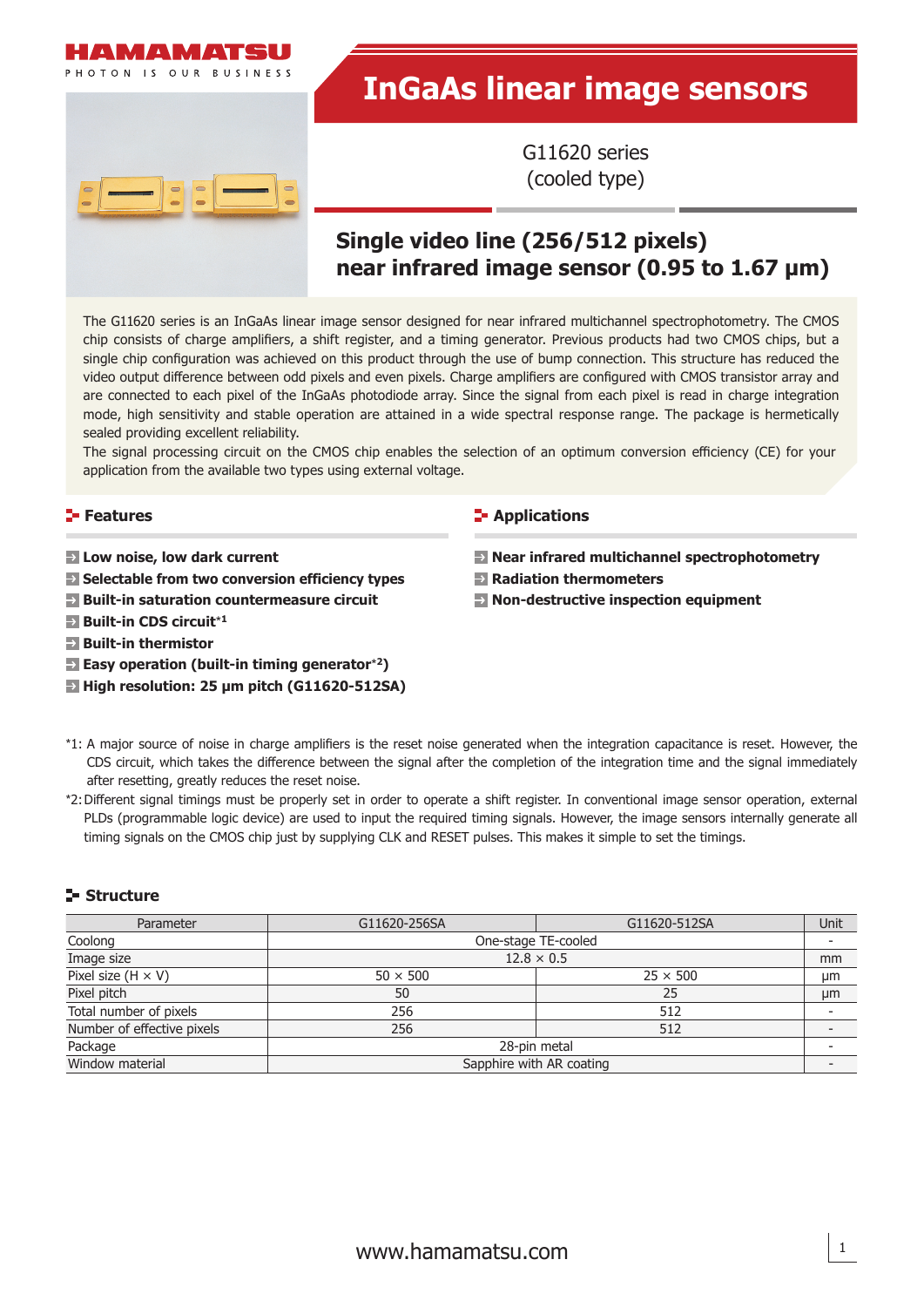**Enlarged view of photosensitive area (unit: μm)**





KMIRC0088EA

## **Block diagram (G11620-512SA)**



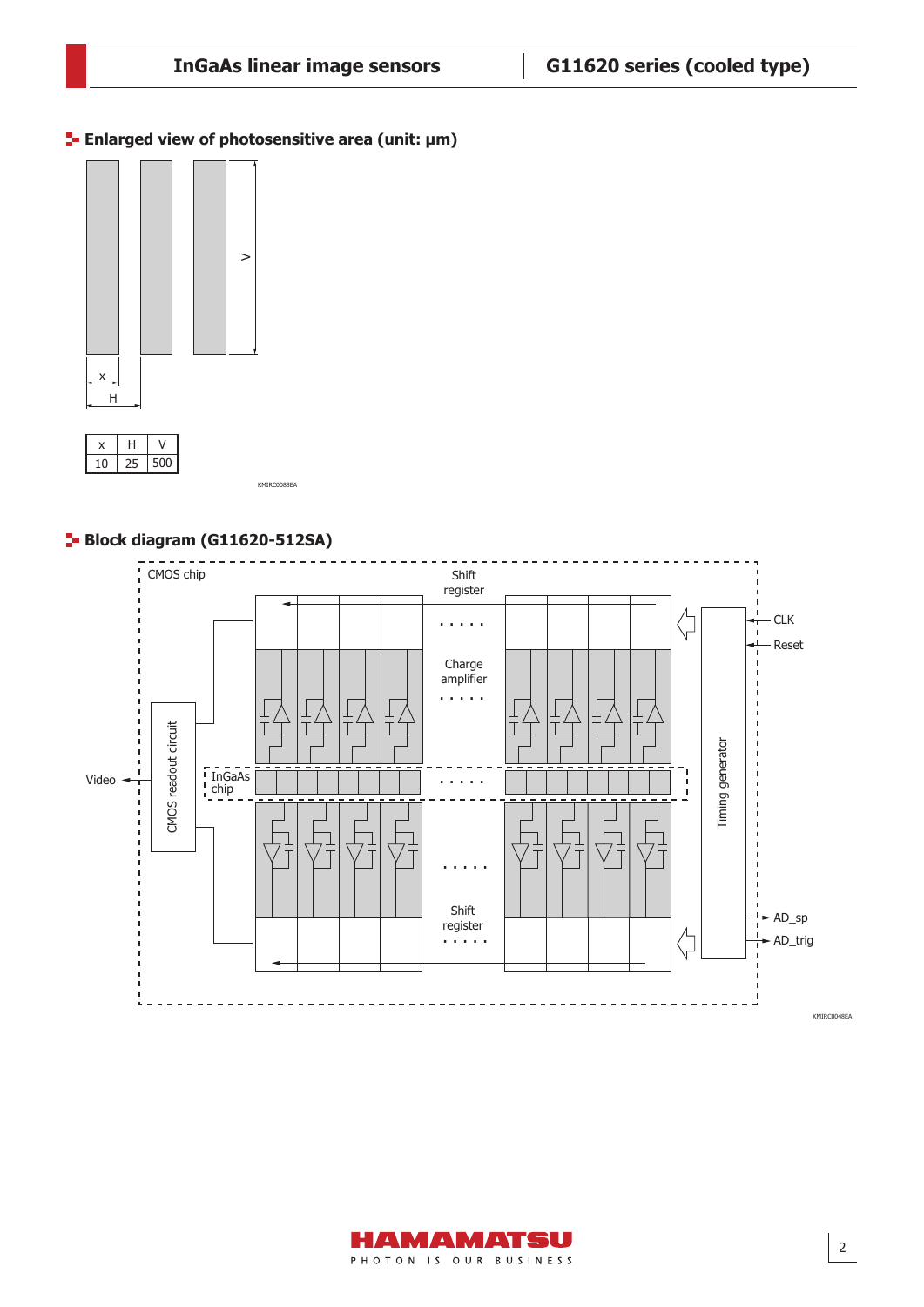## **Absolute maximum ratings**

| Parameter                       | Symbol                                                 | Condition             | Min.   | Typ. | Max.  | Unit    |
|---------------------------------|--------------------------------------------------------|-----------------------|--------|------|-------|---------|
| Supply voltage                  | Vdd, INP, Fyref $\vert_{\text{Ta}=25}$ °C<br>Vinp, PDN |                       | $-0.3$ |      | +6    |         |
| Clock pulse voltage             | <b>Vclk</b>                                            | $Ta = 25 °C$          | $-0.3$ |      | $+6$  |         |
| Reset pulse voltage             | V(res)                                                 | Ta=25 °C              | $-0.3$ |      | +6    |         |
| Gain selection terminal voltage | <b>Vcfsel</b>                                          | $Ta = 25 °C$          | $-0.3$ |      | $+6$  |         |
| Operating temperature*3         | Topr                                                   | No dew condensation*4 | $-10$  |      | $+60$ | $\circ$ |
| Storage temperature             | Tstg                                                   | No dew condensation*4 | $-20$  |      | $+70$ | °C      |

\*3: Chip temperature and package temperature

\*4: When there is a temperature difference between a product and the surrounding area in high humidity environment, dew condensation may occur on the product surface. Dew condensation on the product may cause deterioration in characteristics and reliability.

Note: Exceeding the absolute maximum ratings even momentarily may cause a drop in product quality. Always be sure to use the product within the absolute maximum ratings.

#### **Recommended terminal voltage (Ta=25** °**C)**

| Parameter                               |             | Symbol      | Min. | Typ. | Max. | Unit |
|-----------------------------------------|-------------|-------------|------|------|------|------|
| Supply voltage                          |             | Vdd         | 4.7  | 5.0  | 5.3  |      |
| Differential reference voltage          |             | Fvref       | 1.1  | 1.2  | 1.3  |      |
| Video line reset voltage                |             | Vinp        | 3.9  | 4.0  | 4.1  |      |
| Input stage amplifier reference voltage |             | <b>INP</b>  | 3.9  | 4.0  | 4.1  |      |
| Photodiode cathode voltage              |             | <b>PDN</b>  | 3.9  | 4.0  | 4.1  |      |
| Ground                                  |             | <b>GND</b>  |      |      |      |      |
| Clock pulse voltage                     | High        | <b>Vclk</b> | 4.7  | 5.0  | 5.3  |      |
|                                         | Low         |             |      |      | 0.4  |      |
| Reset pulse voltage                     | <b>High</b> |             | 4.7  | 5.0  | 5.3  |      |
|                                         | Low         | V(res)      |      |      | 0.3  |      |

## **Electrical characteristics (Ta=25** °**C)**

| Parameter              |      | Symbol                 | Min. | Typ.                     | Max. | <b>Unit</b> |  |
|------------------------|------|------------------------|------|--------------------------|------|-------------|--|
|                        |      | G11620-256SA<br>I(Vdd) |      | 55                       | 80   |             |  |
|                        |      | G11620-512SA           |      | 80                       | 100  |             |  |
|                        |      | Ifvref                 |      |                          |      |             |  |
| Current consumption    |      | Ivinp                  |      | $\overline{\phantom{0}}$ |      | mA          |  |
|                        |      | Iinp                   |      |                          |      |             |  |
|                        |      | Ipdn                   |      | $\overline{\phantom{0}}$ |      |             |  |
| Operating frequency    |      | fop                    | 0.1  |                          | 5    | <b>MHz</b>  |  |
| Video data rate        |      | <b>DR</b>              | 0.1  |                          | 5    | <b>MHz</b>  |  |
|                        | High | <b>VH</b>              |      | 4.0                      |      |             |  |
| Video output voltage   | Low  | VL                     |      | 1.2                      |      | V           |  |
| Output offset voltage  |      | Vos                    |      | Fvref                    |      | V           |  |
| Output impedance       |      | Zo                     |      | 5                        |      | $k\Omega$   |  |
| High<br>AD_trig, AD_sp |      |                        |      | Vdd                      |      | V           |  |
| pulse voltage          | Low  | Vtrig, Vsp             |      | <b>GND</b>               |      |             |  |

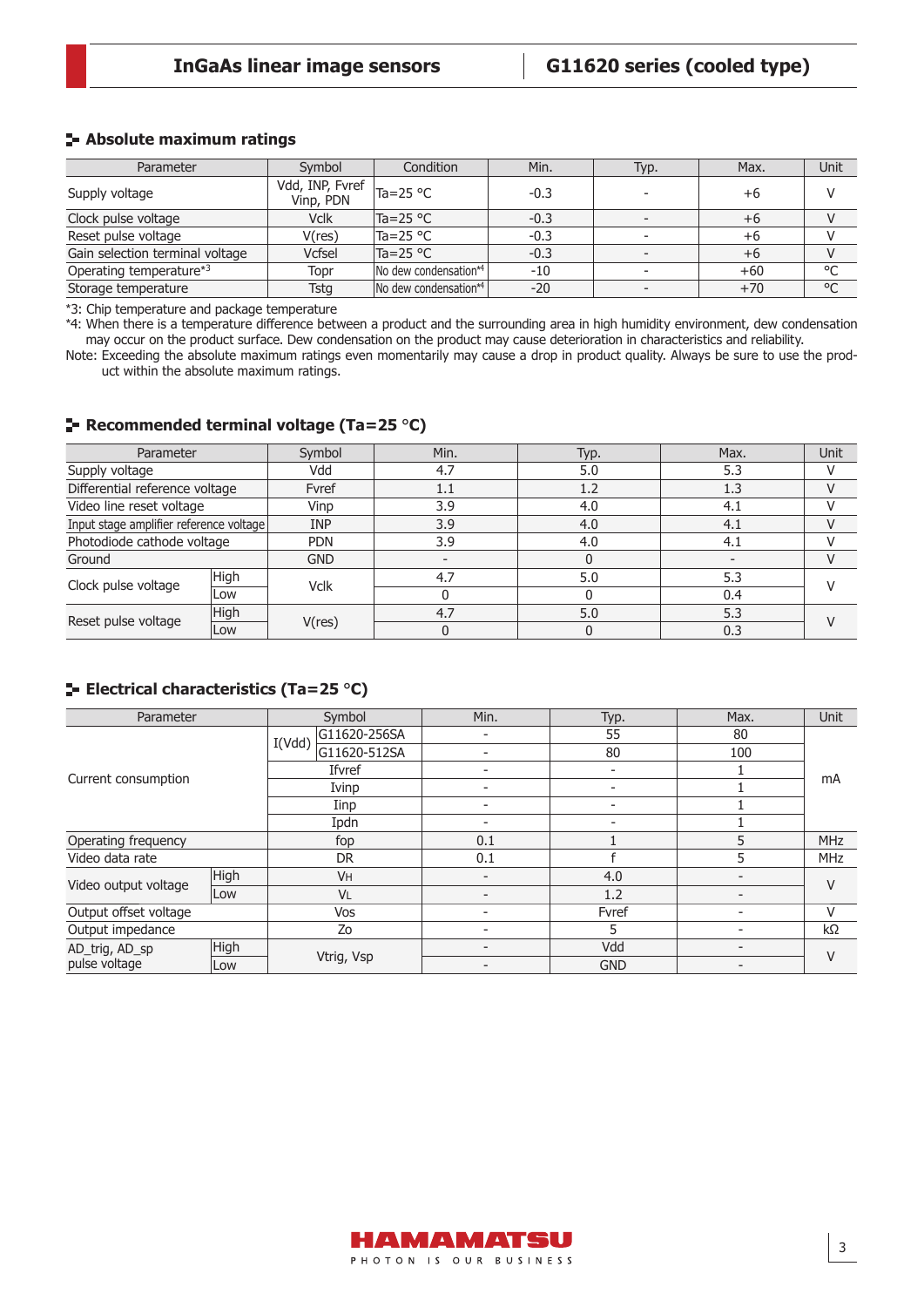| Parameter                                                | Symbol               | Condition                  | Min.                     | Typ.        | Max.                     | <b>Unit</b>     |
|----------------------------------------------------------|----------------------|----------------------------|--------------------------|-------------|--------------------------|-----------------|
| Spectral response range                                  |                      |                            |                          | 0.95 to 1.7 |                          | μm              |
| Peak sensitivity wavelength                              | λp                   |                            | 1.45                     | 1.55        | 1.65                     | μm              |
| Photosensitivity                                         | S                    | $\lambda = \lambda p$      | 0.7                      | 0.82        |                          | A/W             |
| Conversion efficiency*5                                  | <b>CE</b>            | $Cf = 10$ pF               |                          | 16          | $\overline{\phantom{a}}$ | $nV/e^-$        |
|                                                          |                      | $Cf=1$ pF                  |                          | 160         |                          |                 |
| Photoresponse nonuniformity*6                            | <b>PRNU</b>          |                            |                          | ±5          | ±10                      | $\frac{0}{0}$   |
|                                                          | Csat                 | $CE=16 nV/e^{-}$           | 168                      | 175         |                          |                 |
| Saturation charge                                        |                      | $CE=160$ nV/e <sup>-</sup> | 16.8                     | 17.5        | $\overline{\phantom{a}}$ | Me <sup>-</sup> |
| Saturation output voltage                                | Vsat                 |                            | 2.7                      | 2.8         |                          | V               |
| Dark output                                              | <b>V<sub>D</sub></b> | $CE=16 nV/e^{-}$           |                          | $\pm 0.05$  | $\pm 0.5$                | V/s             |
| Dark current                                             | ID                   | CE=16 nV/e <sup>-</sup>    | $\overline{\phantom{a}}$ | $\pm 0.5$   | ±5                       | рA              |
| Temperature coefficient of dark<br>output (dark current) |                      | $CE=16 nV/e^{-}$           |                          | 1.1         |                          | times/°C        |
|                                                          |                      | CE=16 nV/e <sup>-</sup>    | $\overline{\phantom{a}}$ | 200         | 400                      |                 |
| Readout noise*7                                          | Nread                | CE=160 nV/e <sup>-</sup>   |                          | 300         | 500                      | $\mu$ V rms     |
| Dynamic range                                            | Drange               | $CE=16 nV/e^-$             | 6750                     | 14000       | $\sim$                   |                 |
| Defective pixels*8                                       |                      | $CE=16 nV/e^{-}$           |                          |             |                          | $\frac{0}{0}$   |

## **Electrical and optical characteristics (Ta=25** °**C, Vdd=5 V, INP=Vinp=PDN=4 V, Fvref=1.2 V, Vclk=5 V, f=1 MHz)**

\*5: For switching the conversion efficiency, see the pin connections.

\*6: Measured at 50% saturation and 10 ms integration time after subtracting the dark output, excluding the first and last pixels

\*7: Integration time when CE=16 nV/e<sup>-</sup> is 10 ms. Integration time when CE=160 nV/e<sup>-</sup> is 1 ms.

\*8: Pixels whose photoresponse nonuniformity, readout noise, or dark current is outside the specifications



## **F** Spectral transmittance of window material (typical example)



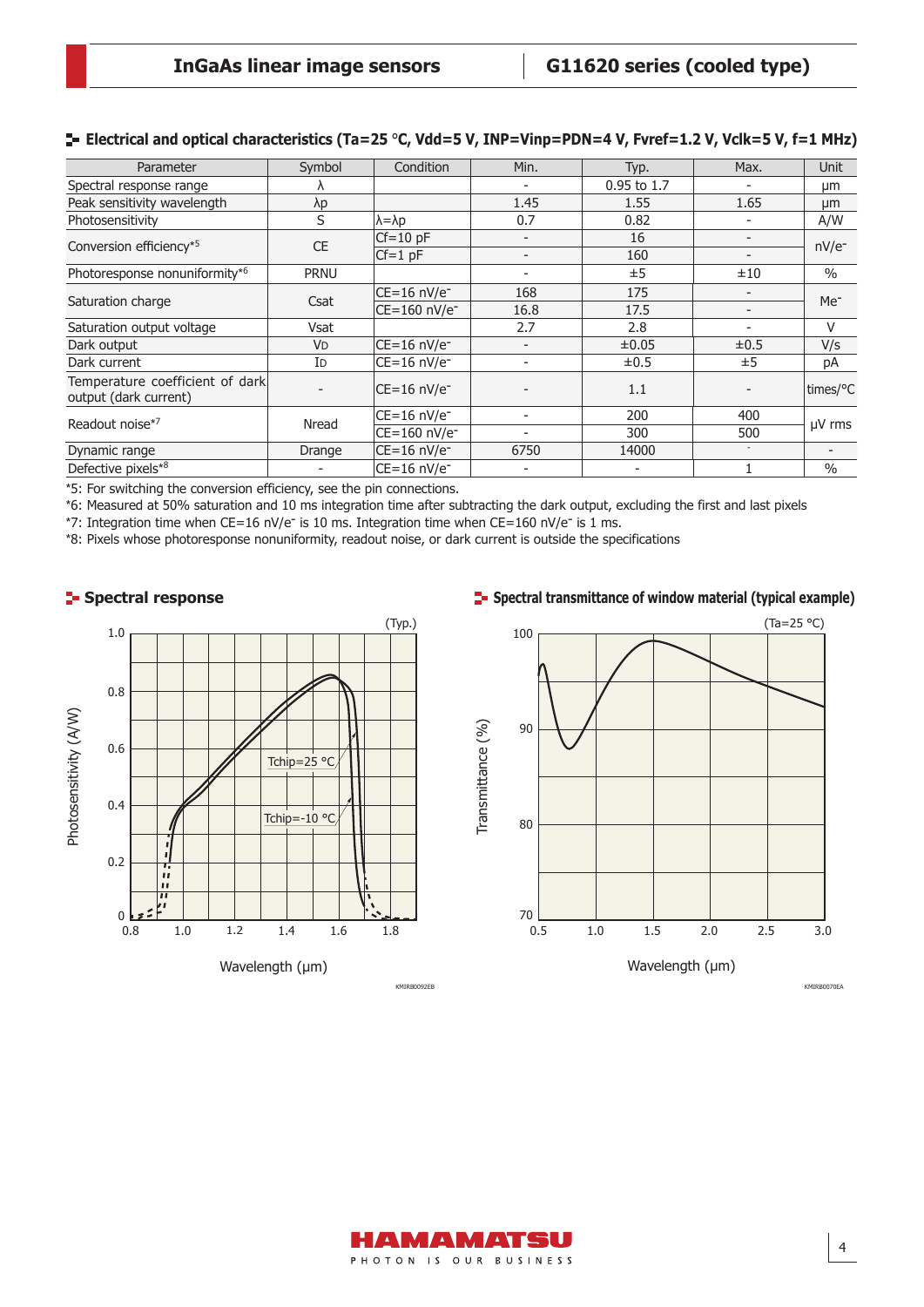

## **Linearity error (typical example)**

## **Equivalent circuit**



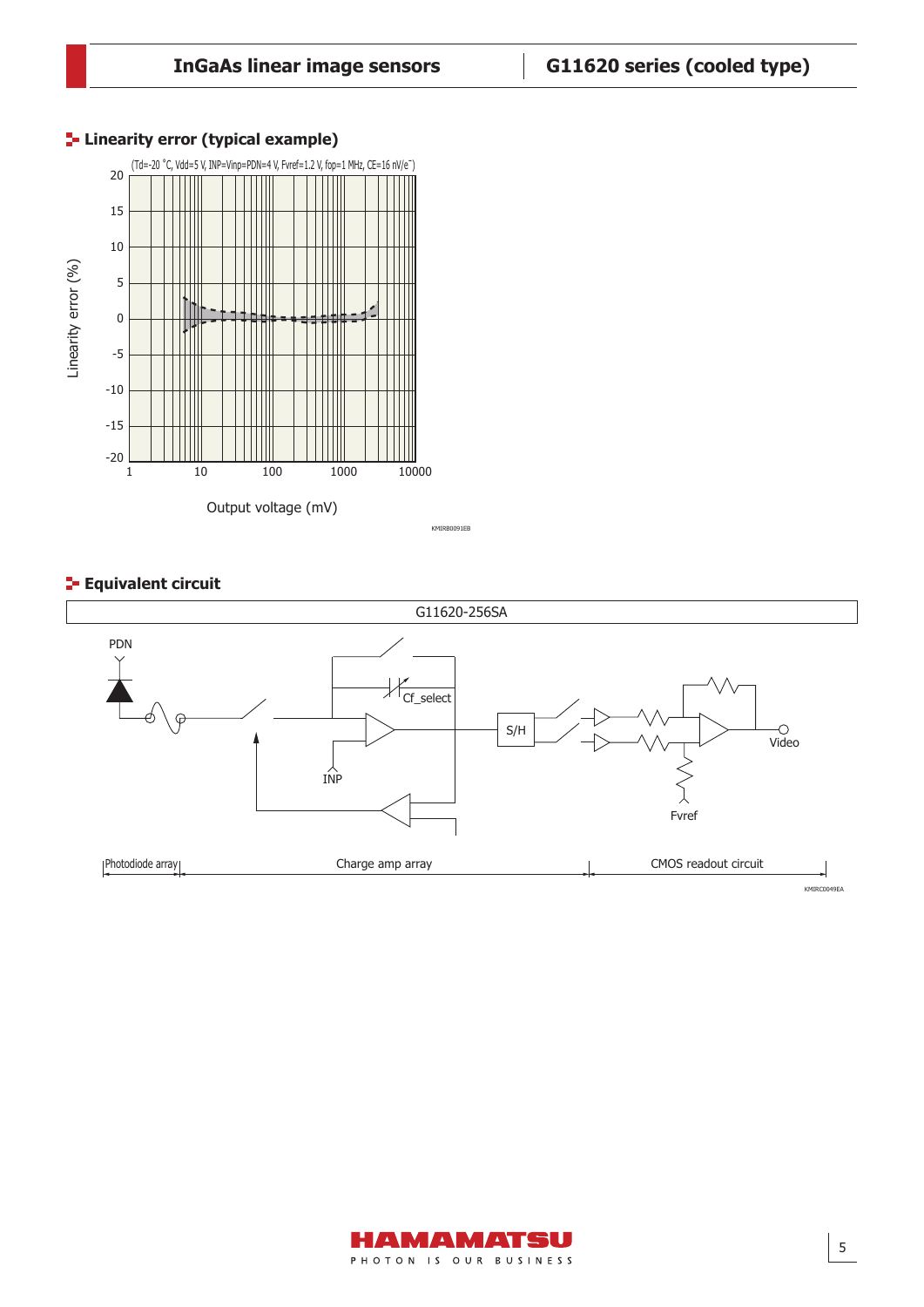

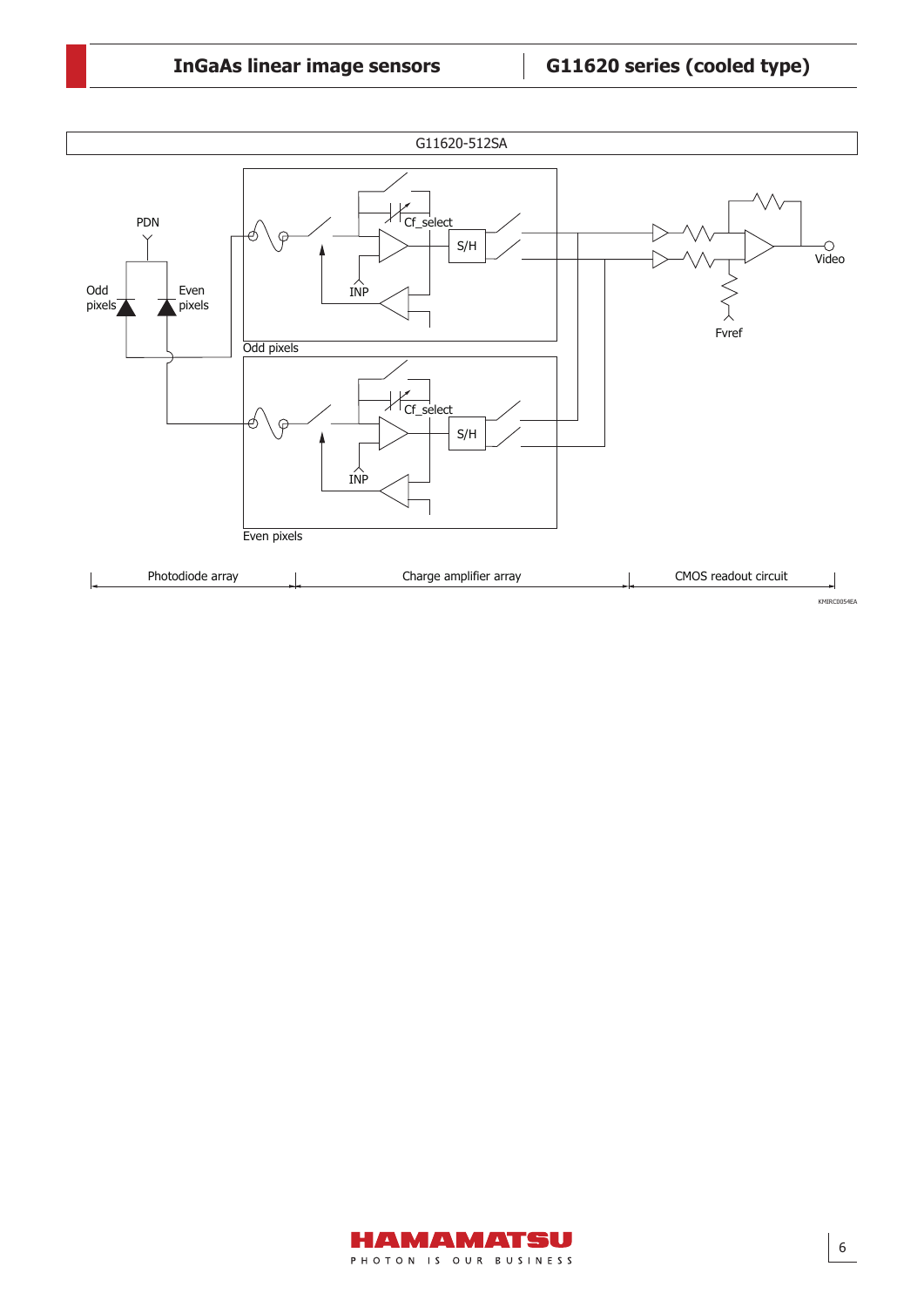## **Timing chart**



KMIRC0055EB

| Parameter                   |      | Symbol                | Min.                   | Typ.                     | Max. | Unit       |
|-----------------------------|------|-----------------------|------------------------|--------------------------|------|------------|
| Operating frequency         |      | fop                   | 0.1                    |                          |      | <b>MHz</b> |
| Clock pulse width           |      | tpw(clk)              | 60                     | 500                      | 5000 | ns         |
| Clock pulse rise/fall times |      | $tr(clk)$ , $tf(clk)$ |                        | 20                       | 30   | ns         |
| Reset pulse width           | High |                       |                        | $\overline{\phantom{a}}$ |      | clocks     |
| Low                         |      | tpw(res)              | Number of pixels $+28$ | $\overline{\phantom{0}}$ |      |            |
| Reset pulse rise/fall times |      | $tr(res)$ , $tf(res)$ |                        | 20                       | 30   | ns         |

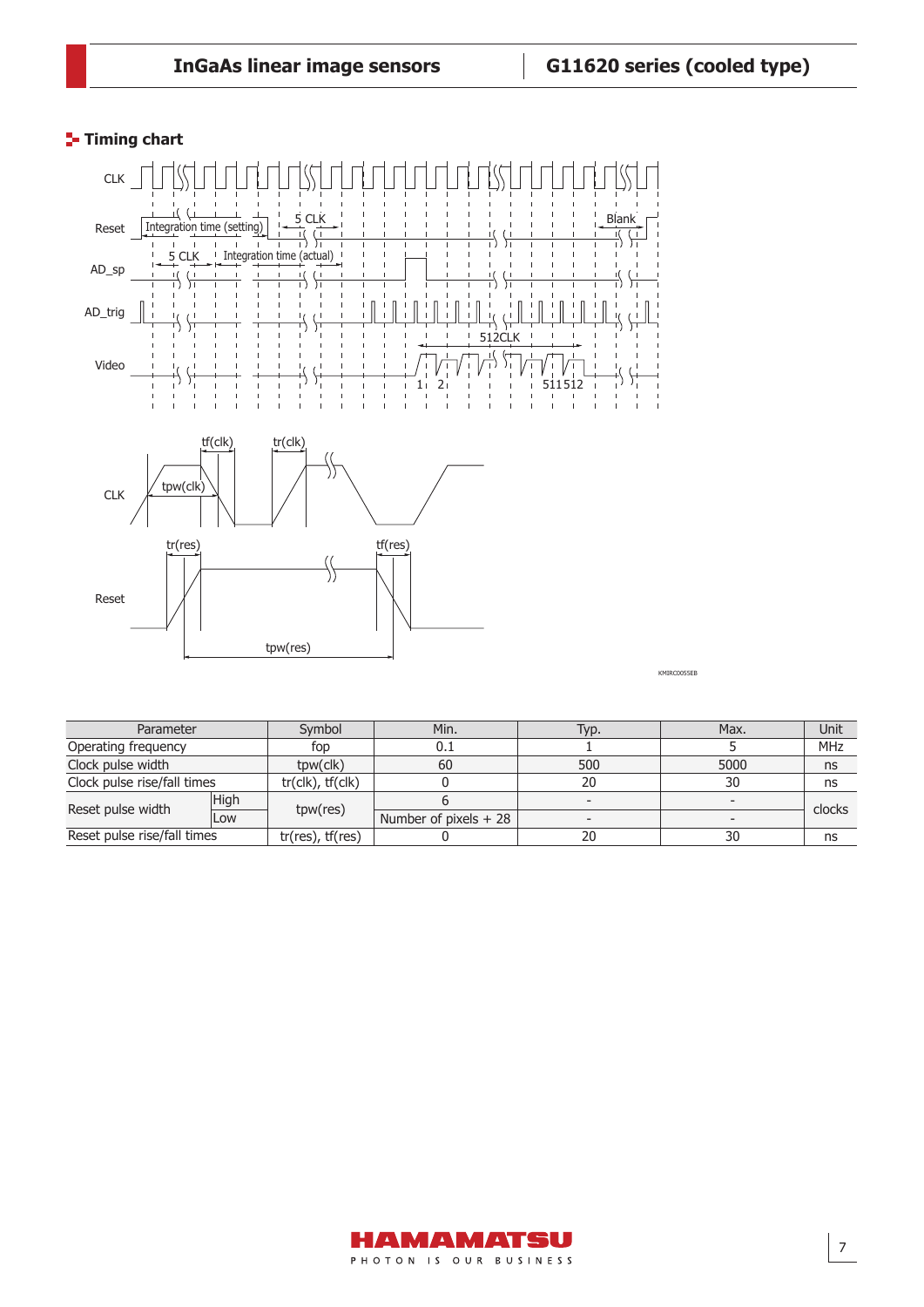**Connection example** 



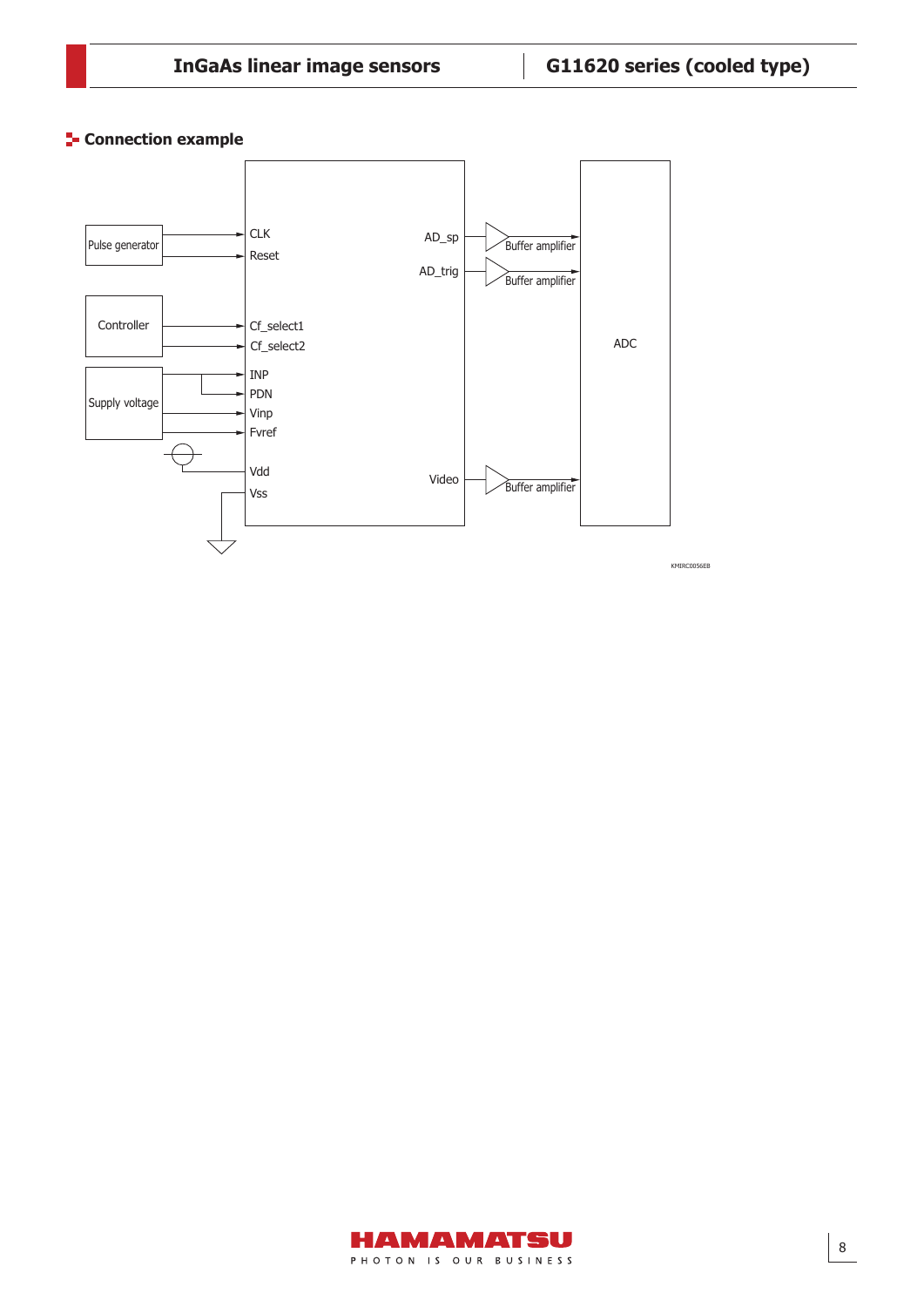## **Pin connections (top view)**



KMIRC0089EA

| Terminal name    | Input/<br>output    | Function and recommended connection                                                                                                                                                 | Remark                   |
|------------------|---------------------|-------------------------------------------------------------------------------------------------------------------------------------------------------------------------------------|--------------------------|
| <b>PDN</b>       | Input               | InGaAs photodiode's cathode bias terminal. Set to the same potential as INP.                                                                                                        | 4.0 V                    |
| $AD_sp$          | Output              | Digital start signal for A/D conversion                                                                                                                                             | $0$ to 5 V               |
| $Cf$ _select1, 2 | Input <sup>*9</sup> | Signal for selecting the feedback capacitance (integration capacitance) on the<br>CMOS chip                                                                                         | 0 V or 5 V               |
| Therm            | Output              | Thermistor for monitoring the temperature inside the package                                                                                                                        | $\overline{\phantom{a}}$ |
| AD_trig          | Output              | Sampling sync signal for A/D conversion                                                                                                                                             | $0$ to 5 V               |
| Reset            | Input               | Reset pulse for initializing the feedback capacitance in the charge amplifier<br>formed on the CMOS chip. Integration time is determined by the high level period<br>of this pulse. | $0$ to 5 V               |
| <b>CLK</b>       | Input               | Clock pulse for operating the CMOS shift register                                                                                                                                   | $0$ to 5 V               |
| <b>INP</b>       | Input               | Input stage amplifier reference voltage. This is the supply voltage for operating<br>the signal processing circuit on the CMOS chip. Set to the same potential as<br>PDN.           | 4.0 V                    |
| Vinp             | Input               | Video line reset voltage. This is the supply voltage for operating the signal<br>processing circuit on the CMOS chip.                                                               | 4.0 V                    |
| Fvref            | Input               | Differential amplifier reference voltage. This is the supply voltage for operating<br>the signal processing circuit on the CMOS chip.                                               | 1.2V                     |
| Video            | Output              | Differential amplifier output. This is an analog video signal.                                                                                                                      | 1.2 to 4.0 V             |
| Vdd              | Input               | Supply voltage $(+5 V)$ for operating the signal processing circuit on the CMOS chip                                                                                                | 5 V                      |
| <b>GND</b>       | Input               | Ground (0 V) for the signal processing circuit on the CMOS chip                                                                                                                     | 0 V                      |
| Case             |                     | This terminal is connected to the package.                                                                                                                                          |                          |
| $TE+$ , $TE-$    | Input               | Power supply terminal for the thermoelectric cooler for cooling the photodiode<br>array                                                                                             |                          |

\*9: The conversion efficiency is determined by the supply voltage to the Cf\_select terminal as follows.

| Conversion efficiency    | Cf select1 | Cf select2 |  |  |  |  |
|--------------------------|------------|------------|--|--|--|--|
| 16 $nV/e^-$ (low gain)   | Hiah       | Hiah       |  |  |  |  |
| 160 $nV/e^-$ (high gain) | Hiah       | Low        |  |  |  |  |
|                          |            |            |  |  |  |  |

Low: 0 V (GND), High: 5 V (Vdd)

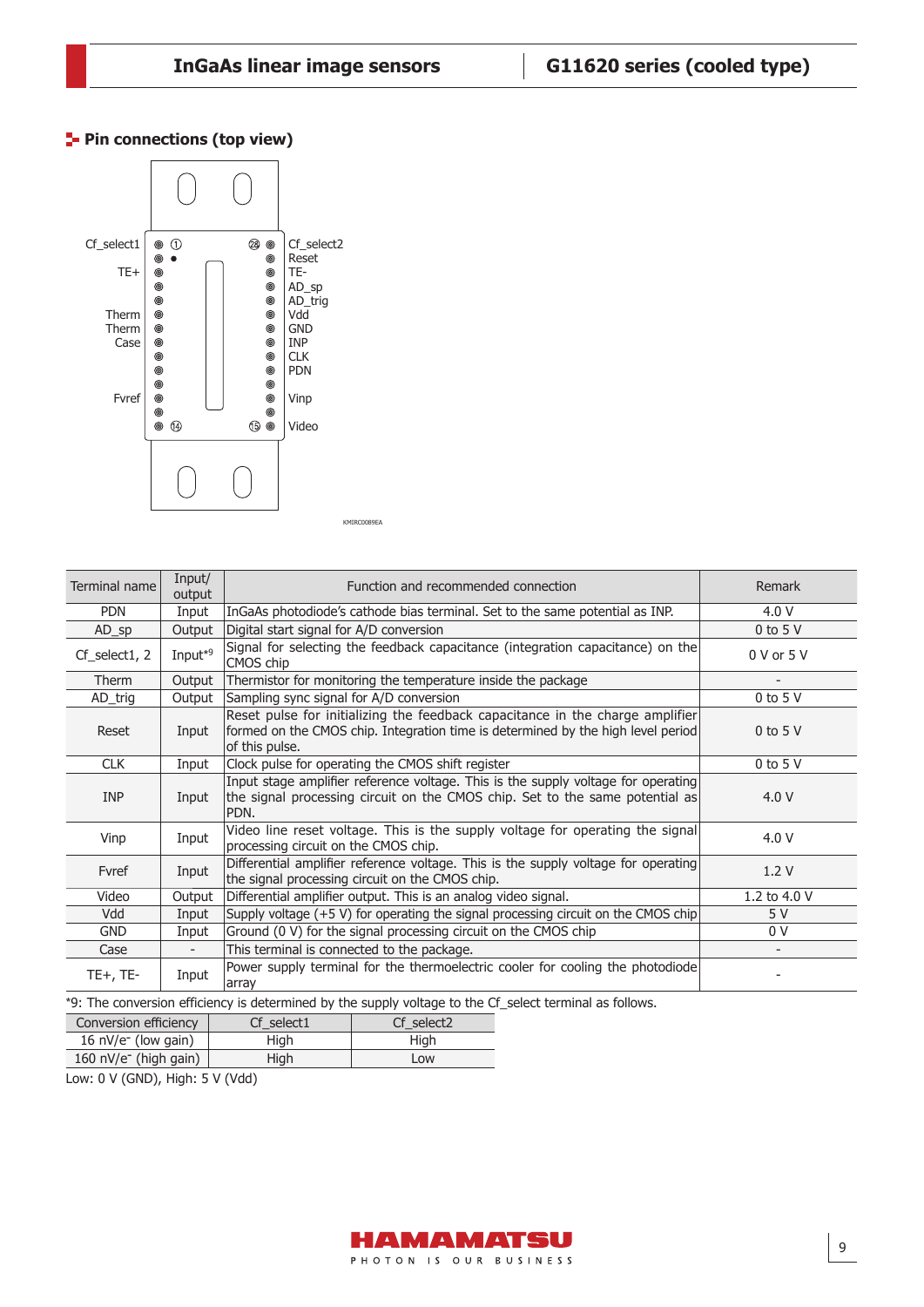| Parameter                    | Condition                            | Symbol     | Min. | Typ. | Max. | Unit |
|------------------------------|--------------------------------------|------------|------|------|------|------|
| Allowable TE cooler current  |                                      | Ic max     |      |      | 1.8  |      |
| Allowable TE cooler voltage  |                                      | Vc max     |      |      | 5.0  |      |
| Temperature difference*10    | $Ic=1.7 A$                           | Δ٦         | 40   |      |      |      |
| Thermistor resistance        |                                      | <b>Rth</b> |      |      |      | kΩ   |
| Thermistor B constant        | $ T_1=25$ °C, T <sub>2</sub> =-20 °C |            |      | 3660 |      |      |
| Thermistor power dissipation |                                      | Pth        |      |      | 400  | mW   |

## **Specifi cations of TE-cooler (Ta=25** °**C, Vdd=5 V, INP=Vinp=PDN=4 V, Fvref=1.2 V, Vclk=5 V, f=1 MHz)**

\*10: Temperature difference between the photosensitive area and package heat dissipation area

## **TE-cooler temperature characteristics (Ta=25** °**C, Vdd=5 V, INP=Vinp=PDN=4 V, Fvref=1.2 V, Vclk=5 V, f=1 MHz)**

KMIRB0031EE



\* Temperature difference between photosensitive area and package heat dissipation area



|  |  |  | Thermistor temperature characteristics |
|--|--|--|----------------------------------------|
|--|--|--|----------------------------------------|

|               | Temperature Thermistor resistance Temperature Thermistor resistance |               |             |
|---------------|---------------------------------------------------------------------|---------------|-------------|
| $(^{\circ}C)$ | $(k\Omega)$                                                         | $(^{\circ}C)$ | $(k\Omega)$ |
| $-40$         | 281                                                                 | 20            | 12.5        |
| $-35$         | 208                                                                 | 25            | 10.0        |
| $-30$         | 155                                                                 | 30            | 8.06        |
| $-25$         | 117                                                                 | 35            | 6.53        |
| $-20$         | 88.8                                                                | 40            | 5.32        |
| $-15$         | 68.4                                                                | 45            | 4.36        |
| $-10$         | 53.0                                                                | 50            | 3.59        |
| $-5$          | 41.2                                                                | 55            | 2.97        |
| 0             | 32.1                                                                | 60            | 2.47        |
| 5             | 25.1                                                                | 65            | 2.07        |
| 10            | 19.8                                                                | 70            | 1.74        |
| 15            | 15.7                                                                |               |             |
|               |                                                                     |               |             |

Temperature (°C)

KMIRB0061EA

PHOTON IS OUR BUSINESS

AMAMATSU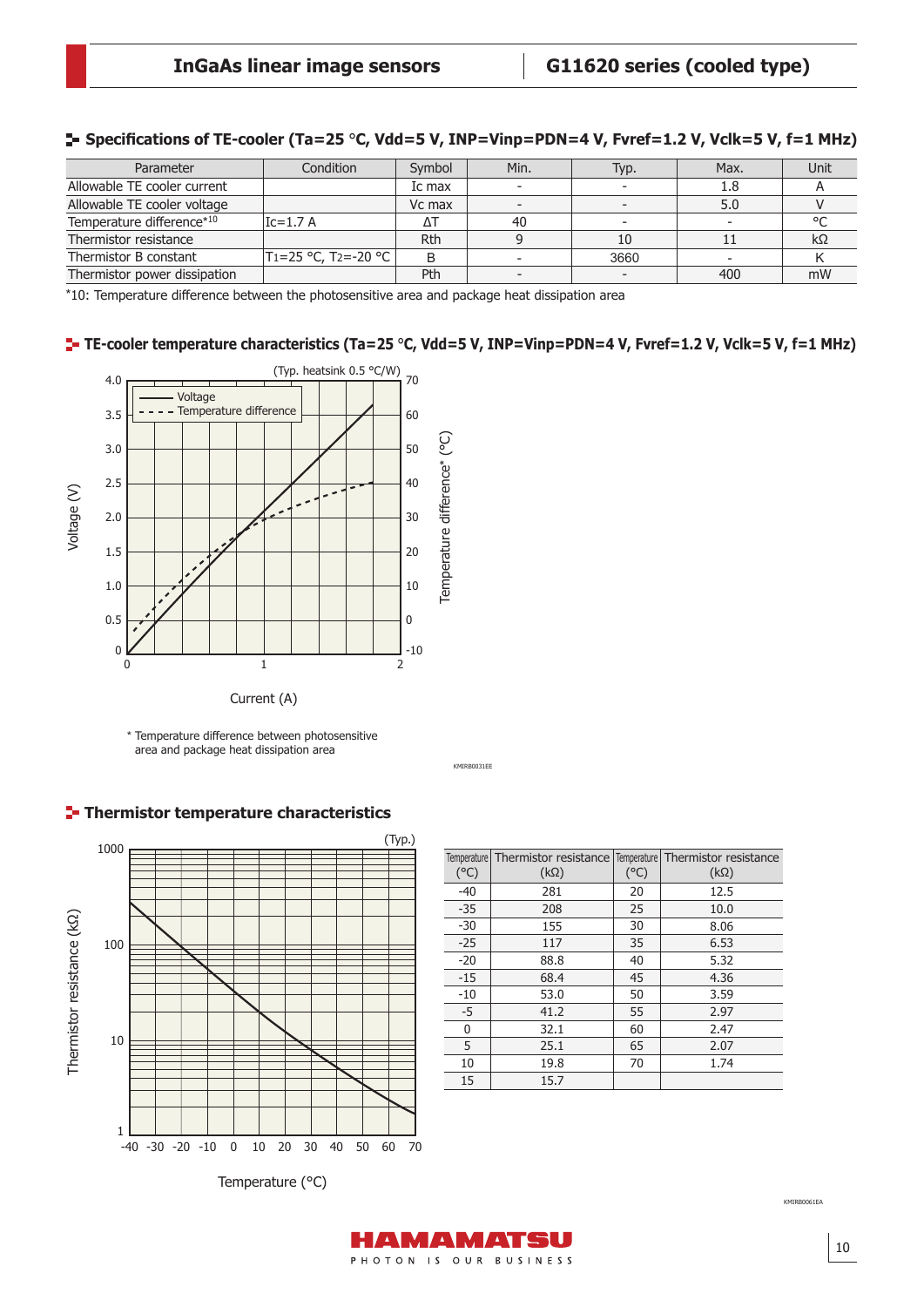## **<sup>1</sup>-** Dimensional outline (unit: mm)



## **Recommended soldering conditions**

∙ Solder temperature: 260 °C max. (10 s or less, once)

Solder the leads at a point at least 1 mm away from the package body

Note: When you set soldering conditions, check that problems do not occur in the product by testing out the conditions in advance.

#### **Electrostatic countermeasures**

This device has a built-in protection circuit against static electrical charges. However, to prevent destroying the device with electrostatic charges, take countermeasures such as grounding yourself, the workbench and tools to prevent static discharges. Also protect this device from surge voltages which might be caused by peripheral equipment.